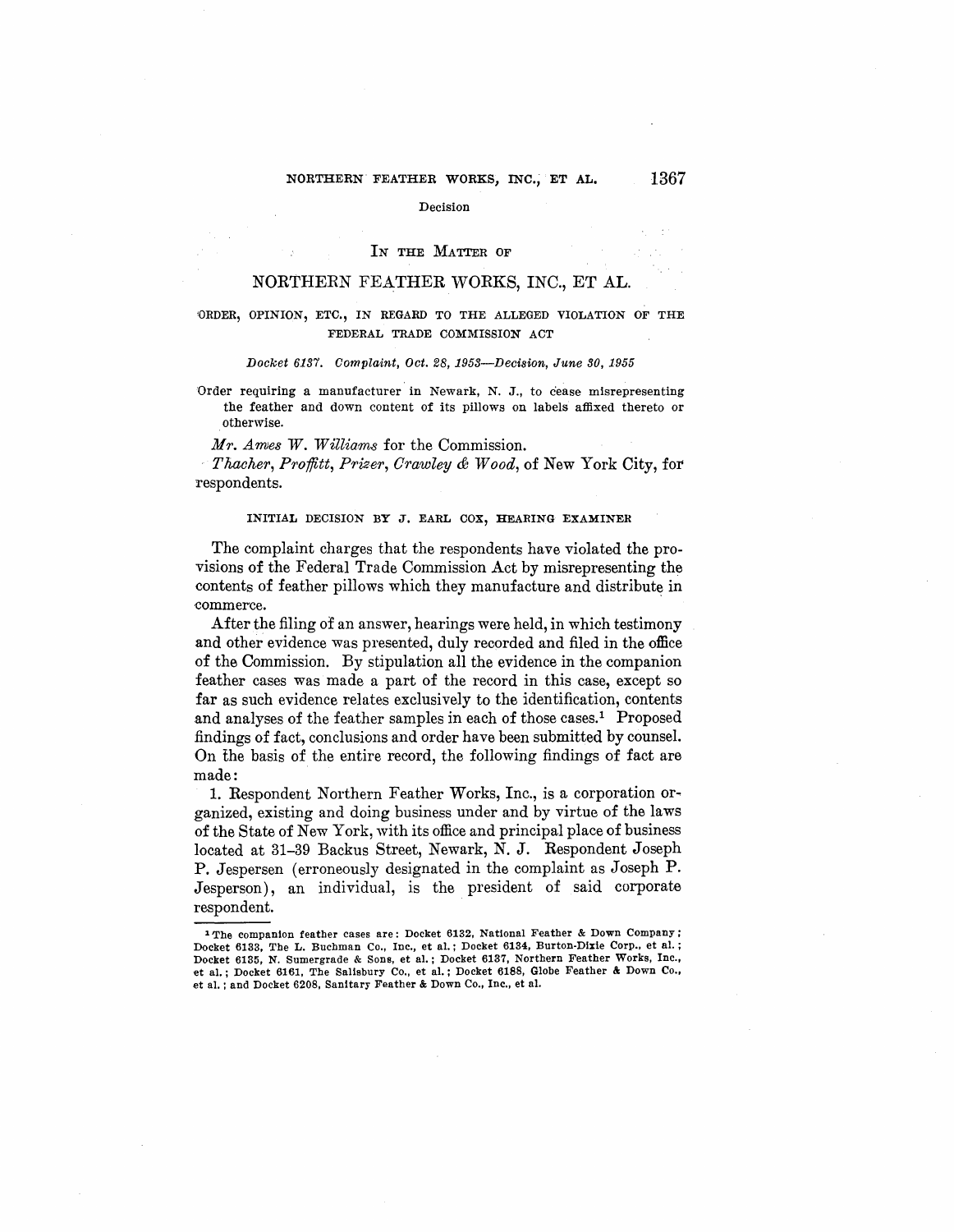## Decision 51 F. T. C.

2. Respondents are now, and for more than one year last past have been, engaged in the manufacture and sale of pillows, and other products, designated as feather and down products, to dealers for resale to the public. Said respondents have caused and now cause said products, when sold, to be shipped from their place of business to purchasers thereof located in various other States of the United States.

Said respondents maintain, and at all times mentioned herein have maintained, a course of trade in said feather and down products, in commerce, among and between the various States of the United States.

3. In the course and conduct of their aforesaid business, said respondents are now, and have been, in substantial competition in commerce with other corporations, and with firms, partnerships, and individuals engaged in the sale and distribution of feather and down products, including pillows.

4. In the course and conduct of their aforesaid business, respondents have caused labels to be affixed to certain of their pillows purporting to state and set out the kinds or types and proportions thereof of filling material contained therein, and have similarly identified in invoices the composition of such filling material. On these labels and invoices, respondents have made representations with respect to their pillows designated "Victor," as follows:

> All New Material consisting of 50% Crushed Duck Feathers 50% Crushed Chicken Feathers,

and with respect to respondents' pillows, designated "Olive,"

All New Material consisting of Crushed White Goose Feathers,

and with respect to respondents' baby pillows,

All New Material consisting of Down.

5. Through the use of the aforesaid statements, said respondents have represented that the filling material in the pillows designated "Victor" is composed of 50% new crushed duck feathers and 50% new crushed chicken feathers; that the filling material of the pillows designated "Olive" is composed entirely of new crushed white goose feathers; and that the filling material of respondents' baby pillows is composed entirely of new down.

6. Two pillows of each of the above-mentioned designations were procured by a representative of the Commission at the same time from the same retail dealer, and were introduced in evidence. The contents of these pillows were analyzed by an expert for the Commission and by an expert for the respondents. The analyses showed as follows: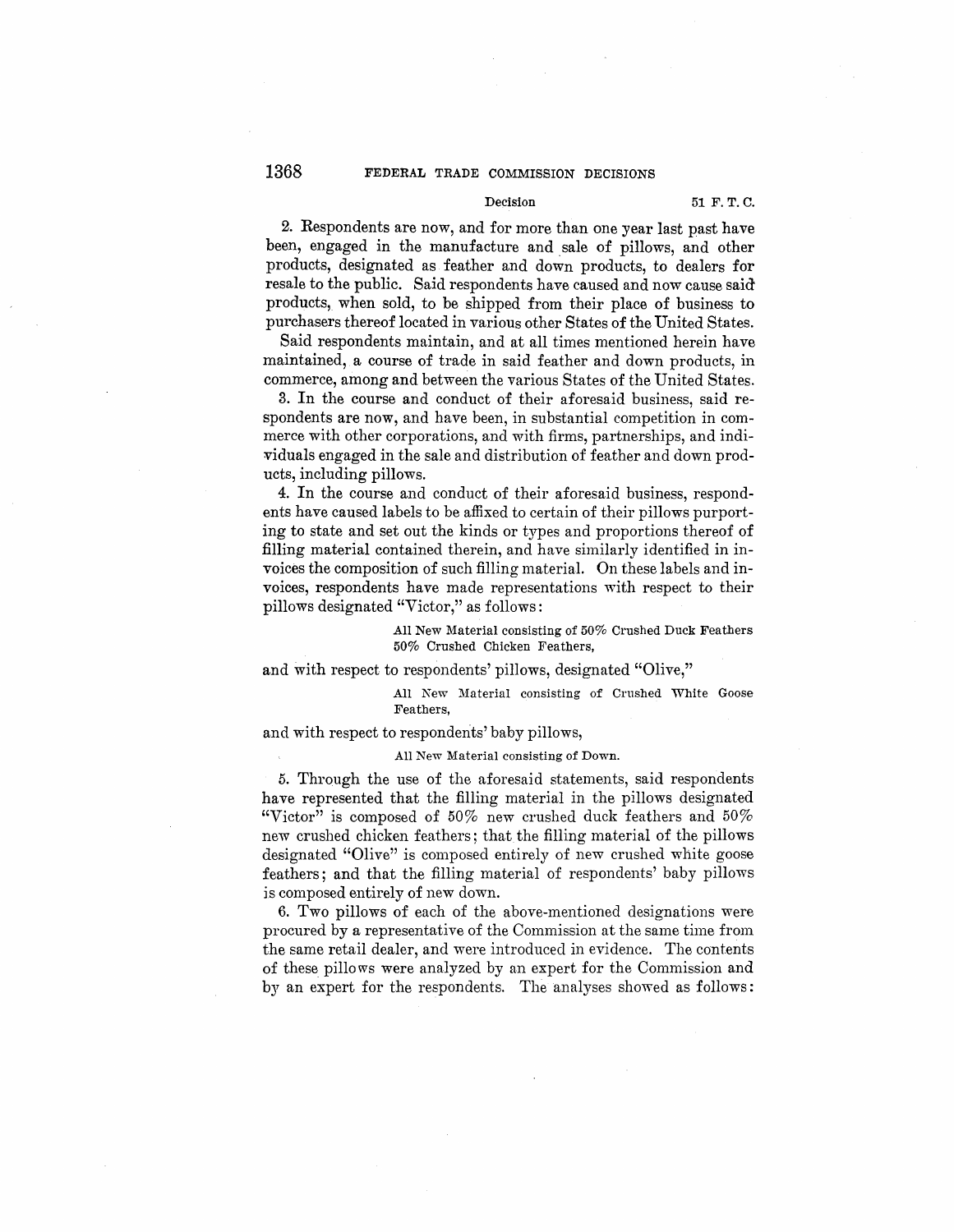# *Pillows designated "Victor"*

| Pillow 1<br>Pillow 2<br>(by weight)<br>(by weight)                                                                                      | Computed<br>average |
|-----------------------------------------------------------------------------------------------------------------------------------------|---------------------|
| Percent<br>Percent<br>By the Commission's expert:                                                                                       | Percent             |
| $\substack{38.2\\6.0}$ 44.2<br>$\left.\frac{41.8}{9.6}\right\}$ 51.4                                                                    | 47.8                |
| $\left\{\n \begin{array}{l}\n 43.5 \\ 6.9\n \end{array}\n \right\}\n 50.\n 4$<br>$\begin{array}{c} 35.4 \\ 8.2 \end{array}$ 43.6        | 47.0                |
| 5.0<br>5.4                                                                                                                              | 5.2                 |
| Grams                                                                                                                                   |                     |
| Not shown<br>3.746<br>Amount analyzed.                                                                                                  |                     |
| By respondents' expert:<br>Percent                                                                                                      |                     |
| $\left\{\n \begin{array}{l}\n 91.7 \\ 4.7\n \end{array}\n \right\}$ 96.4<br>$\left.\frac{76}{12}\right.\frac{9}{2}\left. \right\}$ 89.1 | 92.75               |
| 1.0<br>2.5                                                                                                                              | 1.75                |
| 8.4<br>2.6                                                                                                                              | 5.5                 |

# *Pillows designated "Olive"*

| By the Commission's expert: | Percent<br>$\left\{\{48.0}{28.4}\right\}$ 76. 4<br>7,3<br>4.3<br>12.0                                               | Percent<br>$\{61.2\}$ 82.6<br>6.9<br>2.4<br>8. 1<br>$(inc. quills))$ | <u>.</u> |
|-----------------------------|---------------------------------------------------------------------------------------------------------------------|----------------------------------------------------------------------|----------|
| By respondents' expert:     | Grams<br>3.3475<br>Percent<br>$\left.\begin{smallmatrix} 76.9 \\ 12.2 \end{smallmatrix}\right\}$ 89.1<br>2.5<br>8.4 | Grams<br>3.440<br>---------------                                    |          |

# *Baby pillows*

| By the Commission's expert:    | Percent                                                          | Percent                                                                     | Percent |
|--------------------------------|------------------------------------------------------------------|-----------------------------------------------------------------------------|---------|
|                                |                                                                  |                                                                             |         |
|                                | $\left\{\begin{array}{l} 58.8 \\ 15.3 \end{array}\right\}$ 74. 1 | $\left\{\n \begin{array}{l}\n 47.0 \\ 17.5\n \end{array}\n \right\}\n 64.5$ | 69.3    |
| New waterfowl feathers         | 14.8                                                             | 15.5                                                                        | 15.15   |
| Second-hand waterfowl feathers | 2.4                                                              | 2.1                                                                         | 2.25    |
|                                | 2,7                                                              |                                                                             | 1.65    |
|                                | 1.1                                                              |                                                                             | .65     |
|                                | 4.2                                                              | 17.0                                                                        | 10.6    |
|                                |                                                                  | . .                                                                         |         |
| By respondents' expert:        |                                                                  |                                                                             |         |
|                                | 95.0                                                             | 93.7                                                                        | 94.35   |
|                                | 5.0                                                              | 6.3                                                                         | 5.65    |
|                                |                                                                  |                                                                             |         |

7. In determining whether or not the representations as to the pillow contents are false within the meaning of the Act, it is helpful to have an understanding of the manufacturing methods used in the feather industry.

(1) In general, three sources of feather supplies are or have been available:

# (a) *The 41nerican Source*

First, there are the domestic feathers, which ordinarily are properly labeled, but are not available in sufficient quantities to meet the industry's requirements.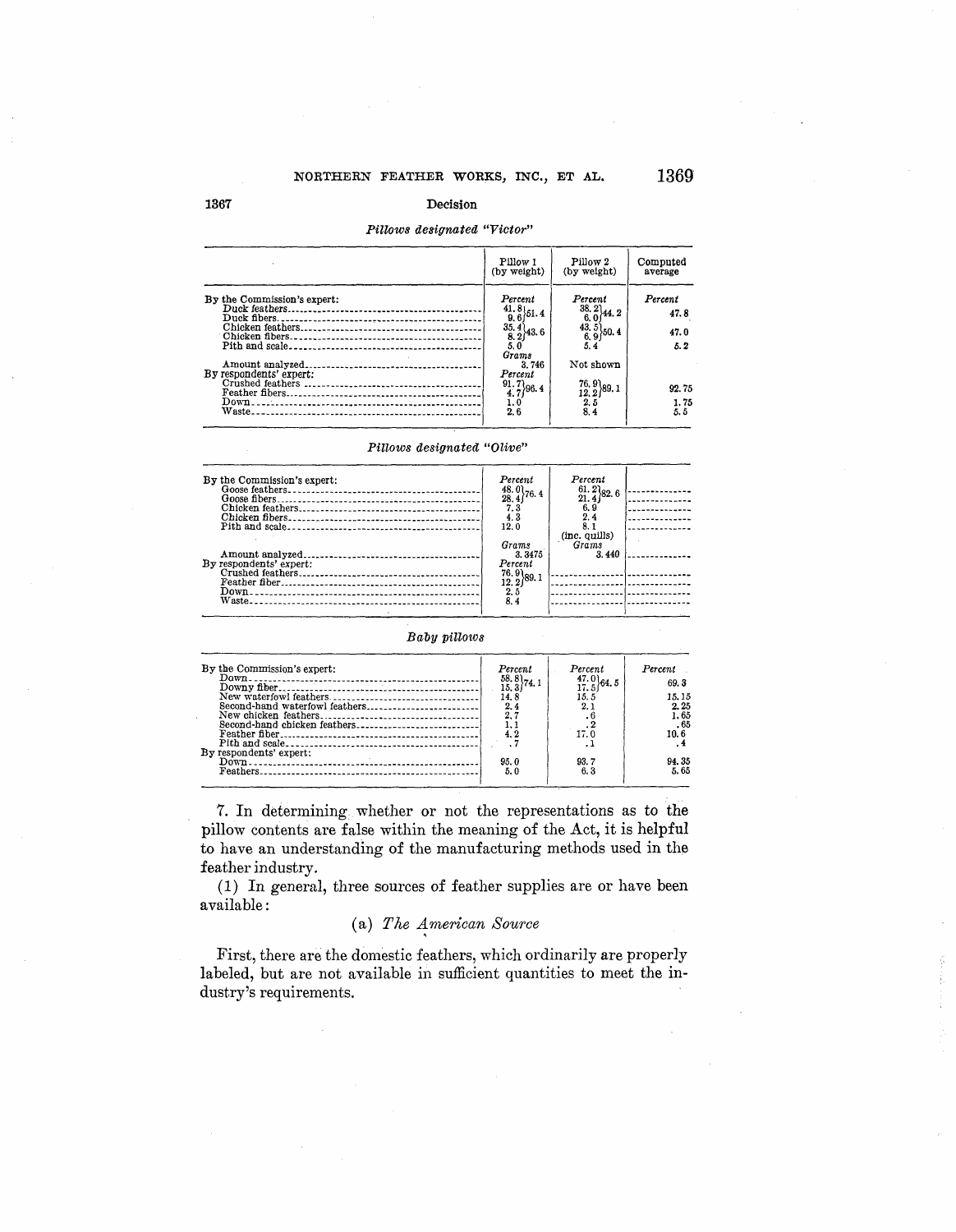# 1370 **FEDERAL TRADE COMMISSION DECISIONS**

### Decision **51 F. T. 0.**

# (b) *The European Source*

Second, there is the European source of supply from which feathers are procured, but from this source it is impossible to get unadulterated, new stock, because *of* a common practice of mixing second-hand feathers with new. European feathers are purchased on the basis of samples, and each manufacturer must judge from these samples the quality and type of feathers available to him.

# (c) *The Oriental Source*

The third source is the Orient, from which adequate supplies may be had; but in the Orient there is no careful sorting, and a bale of feathers purchased as goose feathers may contain substantial quantities of duck or chicken feathers. These feathers are usually purchased through importers and commission merchants who submit offers to manufacturers. A typical offer will show as available for purchase by respondents or other pillow manufacturers 100 bales of 200 pounds each at 90¢ per pound, the feathers being Formosan grey goose feathers, 90% clean, maximum 20% duck feathers, 5% chicken feathers, 3% quills, minimum 30% down. Oriental feathers are purchased on the basis of these representations, without sampling.

(2) After raw feathers are procured by the manufacturer they are thoroughly washed, dried and fluffed up. Then they are sorted by means of a machine which separates the various constituents of the feather bulk by a blowing or suction process. The feathers are put through the sorting machine in lots of fifty pounds. The down, being lighter, is more readily blown over the baffie in the sorting machine, and passes into its particular bin or container. Then follow the downy-type feathers, and the various other feathers, in appropriate classifications according to weight or specific gravity, each into a specially prepared container. By this process it is reasonably practical to segregate a high percentage of down, but in down, as in the other classifications, there are always some feathers which are inappropriate to the particular classification. In the downy-type feather receptacle will be some pure down and some heavier-type feathers. Similar discrepancies will occur in each of the other classifications. It is impossible to separate feathers according to type of fowl or to remove inferior or second-hand feathers. The only possible separations are those which can be obtained by the application of the principles of specific gravity. Feathers of the same degree of lightness will go over the baffle at the same time, irrespective of the kind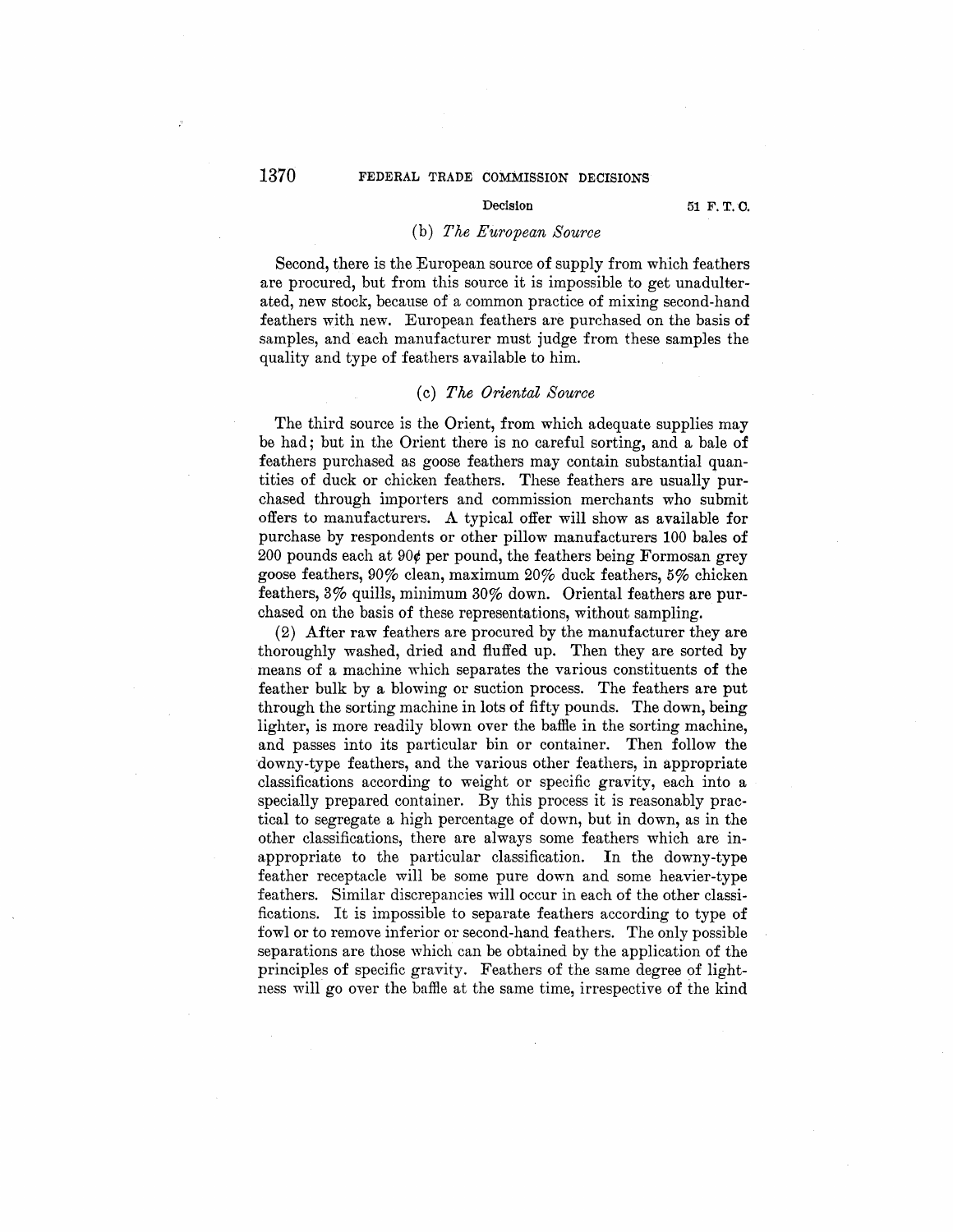of fowl from which they may have been plucked, or whether they are new or used.

(3) The down and feathers thus sorted and placed in separate containers have no uniformity or homogeneity; the heavier feathers will be at the bottom, the down at the top of each container. Although there be a vigorous agitation of the feathers and down in a storage bin, the resulting mixture will at no time be of uniform content throughout, and no mixture of feathers and down is or will remain uniform or constant throughout its bulk. When a pillow order is to be made up, the manufacturer puts into the filling bin the number of bags of each type of feather requisite to obtain the desired mixture. The filling bins usually are approximately  $5 \times 10 \times 12$  feet in size, and hold up to 350 or 400 pounds of feathers. Two or three hundred pairs of pillows may be filled out of one mixture, and it is not unusual for a manufacturer to fill from twelve to fourteen hundred pairs of pillows during a day.

(4) During the filling process, the feathers are agitated by means of wooden forks, and the pillows are filled by suction. The proportion of down and feathers that go into each pillow depends partly, of course, upon the filling-bin mixture, but also to a large extent upon what part of the bin the filling suction reaches. Even with the exercise of the greatest care, pillows filled from the same bin will vary in content. Those being filled from the bottom of the bin will contain the heavier feathers, and the greater amounts of pith, scale, and other extraneous matter. The exact amount or proportion of down and feathers going into any particular pillow cannot be controlled by mechanical means. The expert whose testimony was presented in support of the complaint stated that the contents of pillows filled from the same bin will vary as much as  $30\%$ ; that the same percentage will not be found in any two pillows ; that the mixture in each pillow will vary from the mixture in the filling bin; that if any one pillow should contain exactly the same percentage of feathers and down as that originally placed in the filling bin, it would be pure accident; and that the closest practical indication of the contents of a pillow product of a manufacturer and the correctness of its labeling will result if sev eral different pillows are sampled, preferably pillows obtained at different times and places.

(5) The same difficulties arise in analyzing the contents of a single pillow. Except by pure accident, no two samples will have the same content; so there is no sure or positive method of measuring the contents of feather piIJows with scientific accuracy, other than by taking all of the content out of the pillow and separating it into its com-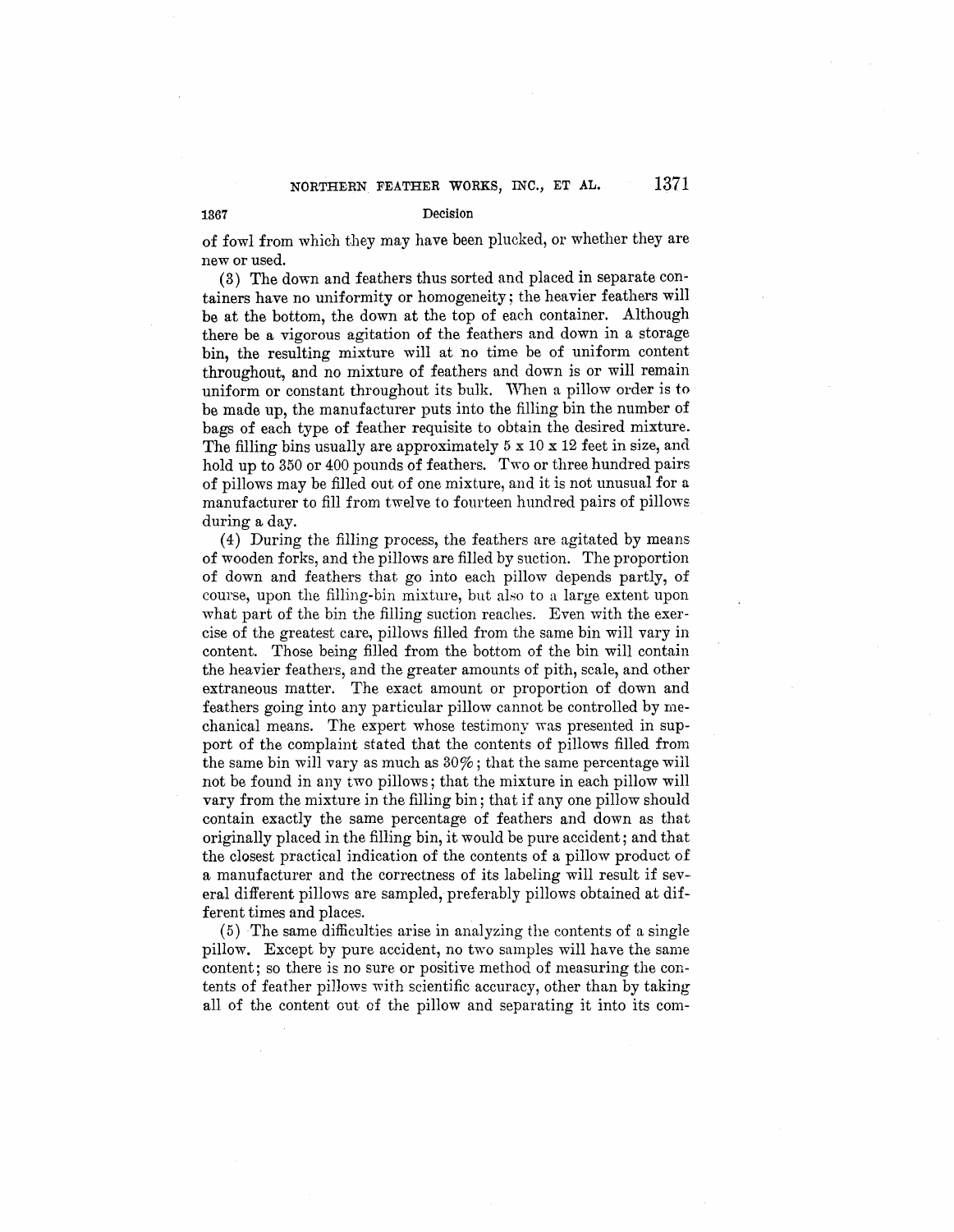# Decision 51 F. T. C.

ponent elements, then weighing each element. Such a process is so completely impractical that, usually, a test is made by opening the pillow-ticking and taking samples from three different portions of the pillow. These samples are thoroughly mixed and a smaller testing sample, of which the analysis is to be made, is taken from this mixture. The expert who testified in support of the complaint selected three samples from the opening by inserting his hand and reaching to different portions of the pillow. Samples selected by the respondents were obtained by taking a small quantity of feathers from each of three openings in each pillow. The hearing examiner was present when respondents' samples were taken. As each opening was made in the pillow ticking, some down escaped, and as each withdrawal was made, more down escaped before the sample could be enclosed in a container; while the feathers, being heavier and bulkier, were easier to retain. No sample can be exactly representative of the original content of the pillow, just as the content of no one pillow can be exactly representative of the original mixture in the filling bin. The average sample for analysis weighed approximately 3 grams, representing between  $\frac{1}{4}$  and  $\frac{1}{2}$  of 1% of the contents of a pillow, and the appearance of a single heavy feather in a sample of this size would make as much as 4% difference in the final result. This method is far from satisfactory, and the resulting percentages are not conclusive.

(6) The crushing or curling process is a manner of giving a twist or curl to landfowl feathers, such as chicken and turkey, to increase their resiliency and tend to prevent their matting, and thus improve their quality for use as pillow-filling material. The same process is .applied to waterfowl quill feathers (that is, feathers from the wings and tails of ducks and geese), which otherwise would not be suitable for pillow-filling material. A considerable amount of fiber, pith and scale result from the crushing, and are carried over into the filling mixture. As to utility, crushed landfowl feathers are better than crushed waterfowl feathers, and crushed turkey feathers are better than crushed chicken feathers.

The mixture of crushed feathers is made by weighing out the proper proportions of the various kinds of crushed feathers that are to be mixed, and taking alternate handfuls of feathers from the separate containers and throwing these into the hopper of the curling or crushing machine. Because of the nature of these larger feathers, they frequently go through the hopper in lumps, so that it is impossible to get a mixture with any degree of homogeneity. Despite agitation in mixing, slugs of chicken or turkey feathers and slugs of quill feathers will get into the pillows without ever being separated or mixed. The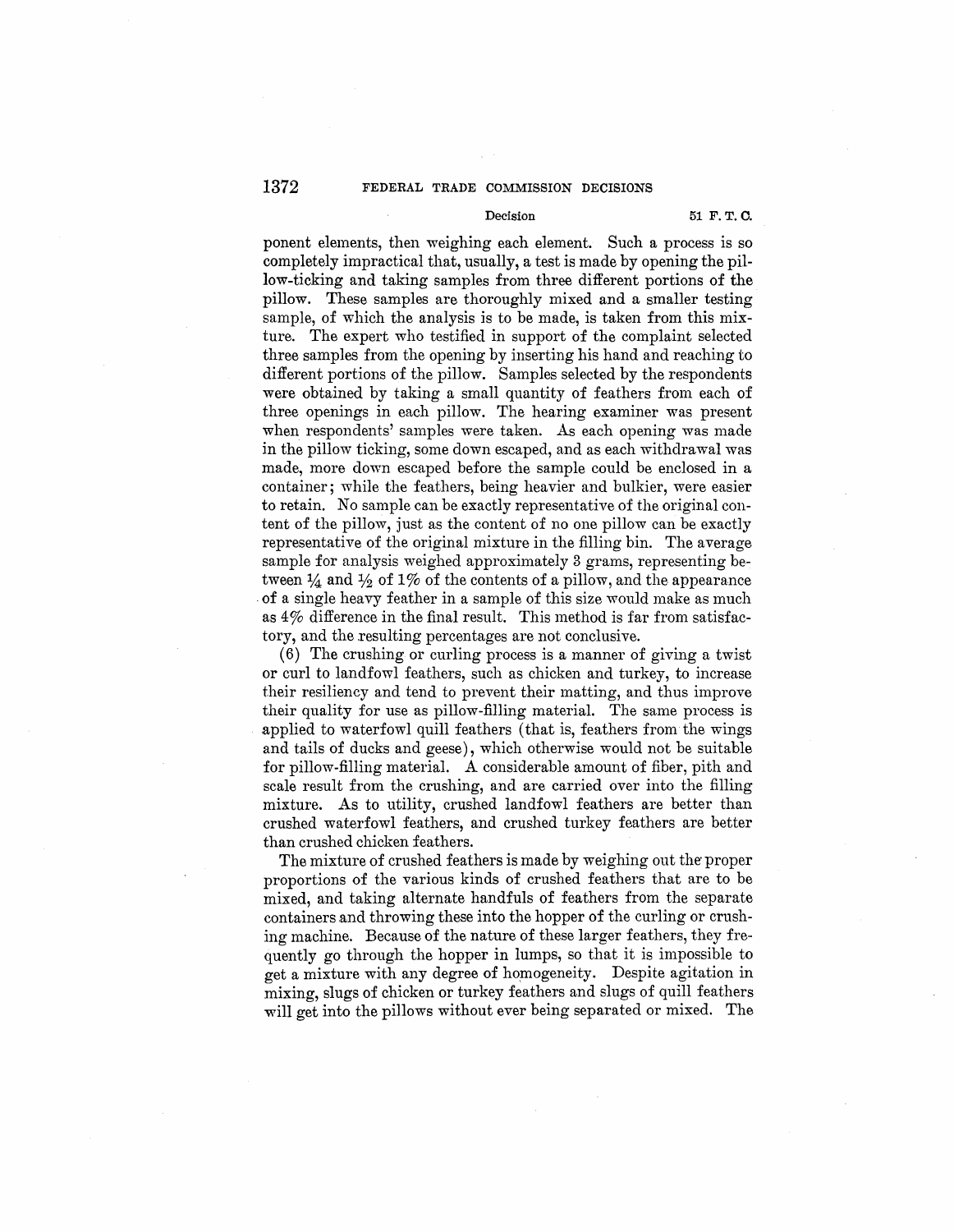label "Crushed Feathers," showing the types of feathers used, can indicate no more than that the mixture was made from the types or kinds of feathers stated on the label.

It is impossible to separate and analyze crushed feathers accurately. A pillow filled with crushed feathers is the cheapest product of the industry, and in the minds of the general public, there is very little distinction among the various kinds of crushed feathers, whether goose, **duck,** chicken or turkey. The expert who testified in support of the complaint indicated that pillows filled with crushed feathers are the least desirable of all pillows, and are the lowest class of pillows on the market. In his opinion, it is impractical to attempt to distinguish between the various types of crushed feathers in any batch of such pillows, and he suggested during the course of his tests for the Commission that no further pillows filled with crushed feathers be sent to him for analysis.

(7) On the basis of the foregoing, the conclusion is inescapable that as a practical matter, the contents of feather pillows cannot be accurately labeled. In fact, to require accurate labeling as to content, of a product such as feather pillows, which by nature, vary constantly and at random in content, is to require an impossibility. No manufacturer of feather pillows could comply with such a requirement except by analyzing the filling of each pillow individually. Obviously that is an impossible task. Incidentally, it points up the dangers involved in attempting to reach a conclusion as to pillow content on the basis of testing two pillows out of a batch that may have included one hundred or two hundred pairs of pillows.

(8) Despite these facts, however, some 28 States have labeling requirements with which pillow manufacturers must comply; and the Federal Trade Commission, on April 26, 1951, promulgated Trade Practice Rules for the Feather and Down Products Industry, which undertake to interpret the Act and express the Commission's policy with respect to the practices complained of in this proceeding. Although these Rules are not binding upon the hearing examiner, they should be given careful consideration in applying the law to the facts of this proceeding. The pertinent parts of those Rules applicable thereto are as follows :

RULE 3-IDENTIFICATION AND DISCLOSURE OF KIND AND TYPE OF FILLING MATERIAL IN INDUSTRY PRODUCTS

I. In the sale, offering for sale, or distribution of industry products, it is an unfair trade practice to misrepresent or deceptively conceal the identity of the kind or type of filling material contained in any of such products, or of the kinds or .types, and proportions of each. when the filling material is a mixture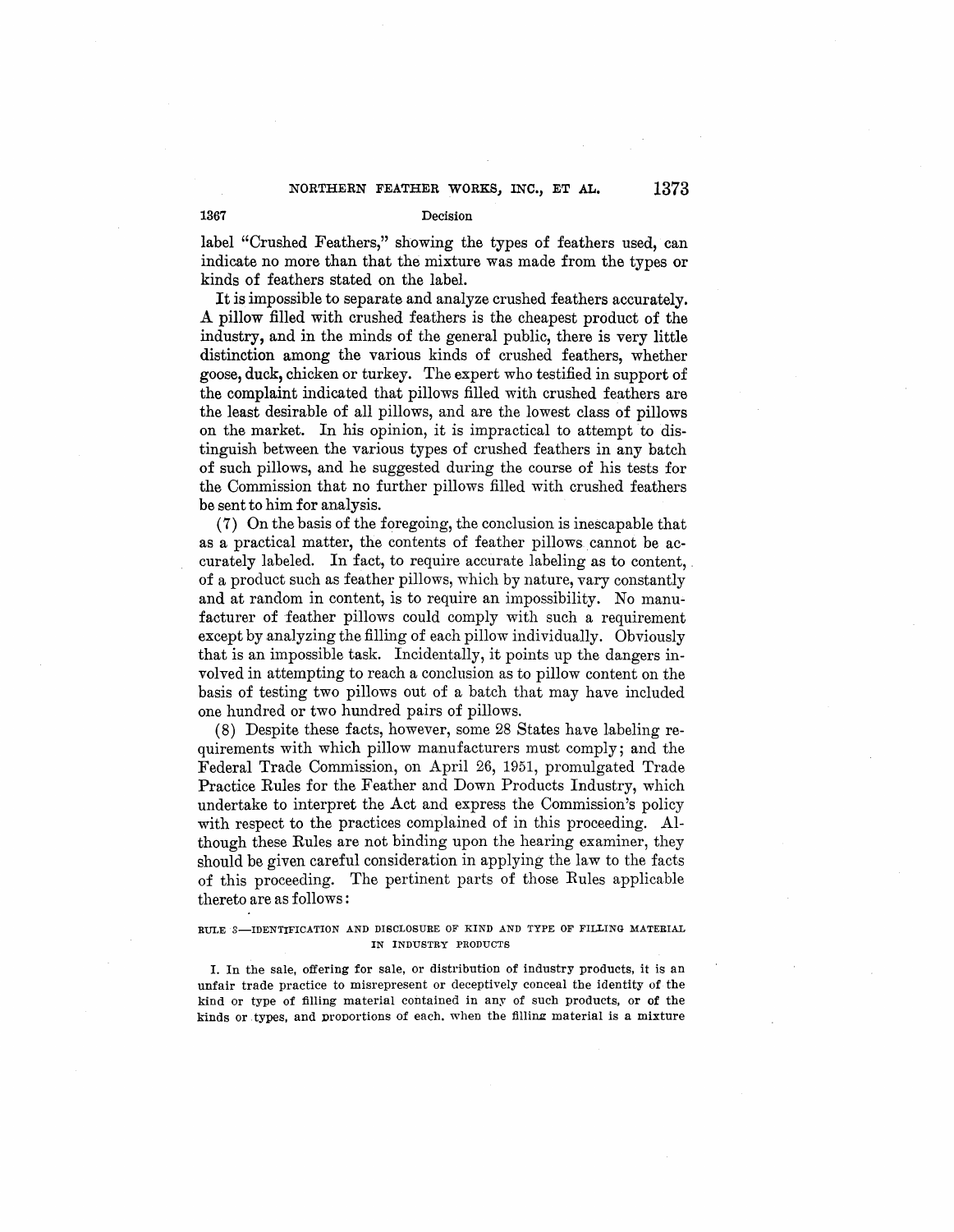#### Decision 51 F. T. C.

of more than one kind or type. Such identification and disclosure shall be made· by tag or label securely affixed to the outside covering of each product and in invoices and all advertising and trade promotional literature relating to the product; and when the filling material is a mixture of more than one kind or type, each kind and type shall either be listed in the order of its predominance by weight, or be listed with an accompanying disclosure of the fraction or percentage by weight of the entire mixture which it represents.

II. Identification of the kind and type of feather and down stock by use **of**  any of the terms listed and defined below will be considered proper when in accord with the definition set forth for such term:

#### Definitions:

(a) Down: The undercoating of waterfowl, consisting of clusters of the light, fluffy filaments growing from one quill point but without any quill shaft.

(b) Down fiber: The barbs of down plumes separated from the quill points.

(c) Waterfowl feathers: Goose feathers, duck feathers, or any mixture of goose and duck feathers.

(d) Feathers (or Natural Feathers): Bird and fowl plumage having quill shafts and barbs and which has not been processed in any manner other than by washing, dusting, and sterilizing.

 $(e)$  Quill feathers (or Quills): Wing feathers or tail feathers or any mixture of wing and tail feathers.

(f) Crushed feathers: Feathers which have been processed by a crushing orcurling machine which has changed the original form of the feathers without removing the quill.

\* \* \* \* \* • •

 $(h)$  Feather fiber: The barbs of feathers which have been completely separated. ·from the quill shaft and any aftershaft and which are in nowise joined or attached to each other.

\* \* \* \* • (j) Damaged feathers: Feathers, other than crushed, chopped, or stripped,. which are broken, damaged by insects, or otherwise materially injured.

III. Tolerance: (a) Subject to the restrictions and limitations hereinafter set forth, the filling material of an industry product may be represented as. being of but one kind or type when 85% of the weight of all filling material contained in the product is of the represented kind or type; or may be represented as being of a mixture of two or more kinds or types with accompanying disclosure of a fraction or percentage of the weight of the entire mixture· represented by each if the fraction or percentage shown is not at variance with the actual proportion of the weight of the entire mixture represented by each such kind or type by more than 15% of the stated fraction or percentage. (The tolerance provided for in this paragraph III is to be understood as being an allowance for error and as not embracing any intentional adulteration.)

#### Limitations and Restrictions

 $(b)$  When the filling material of an industry product is represented, directly or indirectly, as being wholly of down, any proportion within the tolerance percentage provided for in (a) above which is not down shall consist principally of down fiber and/or small, light, and fluffy waterfowl feathers, shall contain. no quill feathers, crushed feathers, or chopped feathers, and shall not contain\_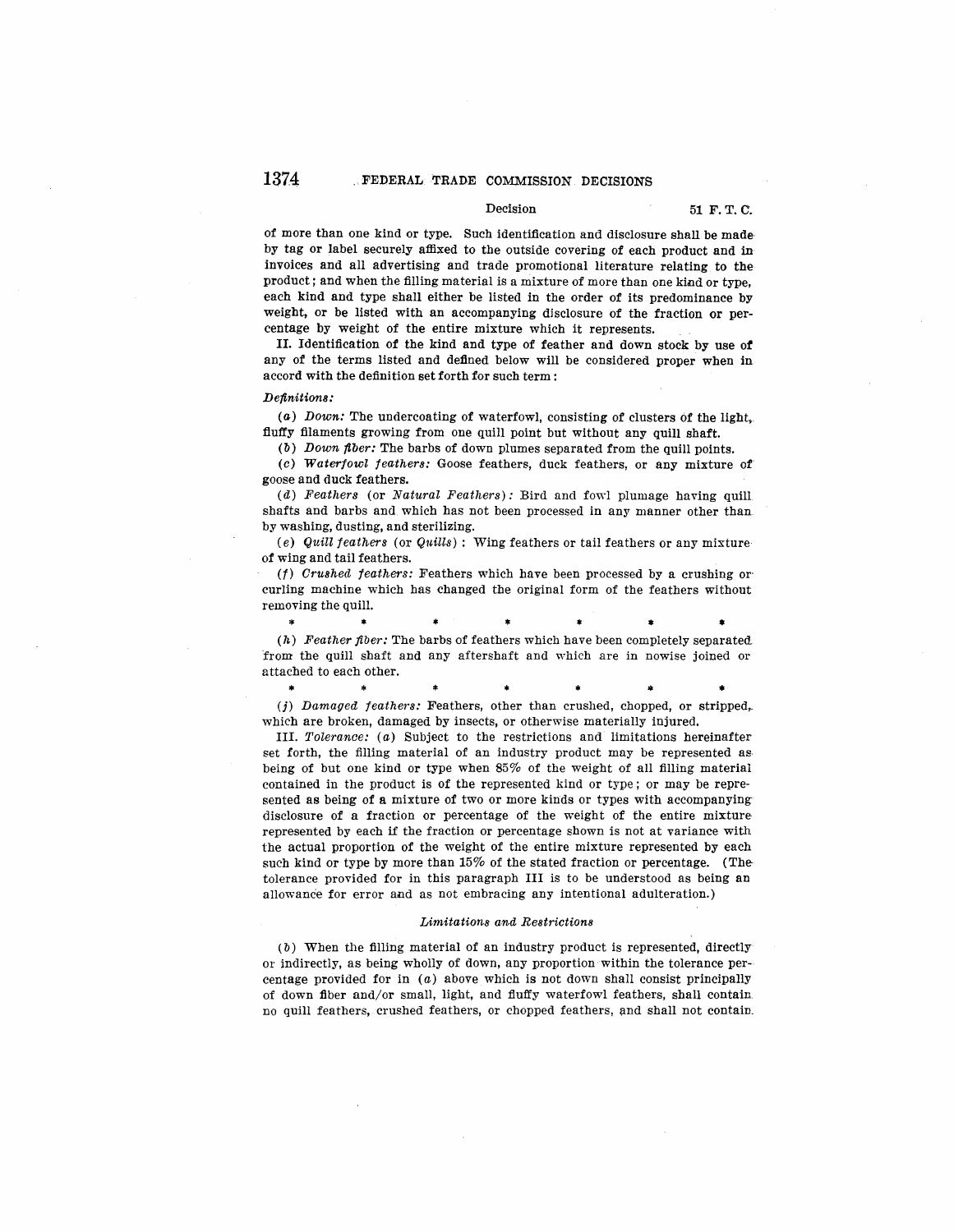damaged feathers, quill pith, quill fragments, trash, or any matter foreign to feather and down stock in excess of  $2\%$  by weight of the filling material contained in the product or which in the aggregate exceeds  $5\%$  of such weight.

\* \* \* \* • (e) When the filling material of an industry product is represented, directly or indirectly, as being wholly of a mixture of down and feathers, or of down and more than one kind or type of feathers, or of feathers of more than one kind or type, any proportion, or the aggregate of any proportions, of the filling material of the product at variance with the representation, but within the· tolerance percentage provided for in  $(a)$  above, shall not contain quill pith, quill fragments, trash, or any matter foreign to feather and down stock in excess **of·**  2% by weight of the filling material in the product or which in the aggregate exceeds 5% of such weight; and, unless nondeceptively disclosed in the representation, not in excess of 5% by weight of the filling material of the product shall consist of crushed feathers, chopped feathers, quill feathers, or damaged feathers.

*Note.-It* is the consensus of the industry that determination as to whether any representation is violative of the provisions of this Rule should be based on an average of the results of tests of at least two products of the same type when same are readily available for testing,  $* * *$ .

#### RULE 5-SECOND-HAND FEATHERS, DOWN, AND OTHER COMPONENTS

To offer for sale, sell, or distribute any industry product containing any component which has previously been used in any product, or used for any purpose, without clearly disclosing that fact in describing, advertising, labeling, invoicing and selling such product, and in all representations concerning the product, is an unfair trade practice. It is likewise an unfair trade practice to misrepresent or deceptively conceal the type, kind, or amount of such components, or to use with reference to said products descriptive words, phrases, labels, or other representations which have the capacity and tendency or effect of misleading or deceiving purchasers or prospective purchasers concerning the effect on said material of such prior use or concerning the type, extent, method, or effect of any reprocessing, renovation, or resterilization of such material.

The Rules further provide that samples of equal weight and size be drawn from at least three different locations in the product; that such samples be thoroughly mixed; and that a test be made of not less than 3 grams of the mixture. Application of the law and a reasonable· interpretation of these Rules to the facts of this proceeding results in the following :

# *0 onclusions :*

I. The test procedures adopted and followed by the experts who made the analyses of the pillow contents in this proceeding comply with the Trade Practice Rules.

II. Respondents' "Victor" pillows contain crushed duck feathers and crushed chicken feathers in substantially the same proportions as indicated on the label. This conclusion is reached by combining the

423i83-5S--8S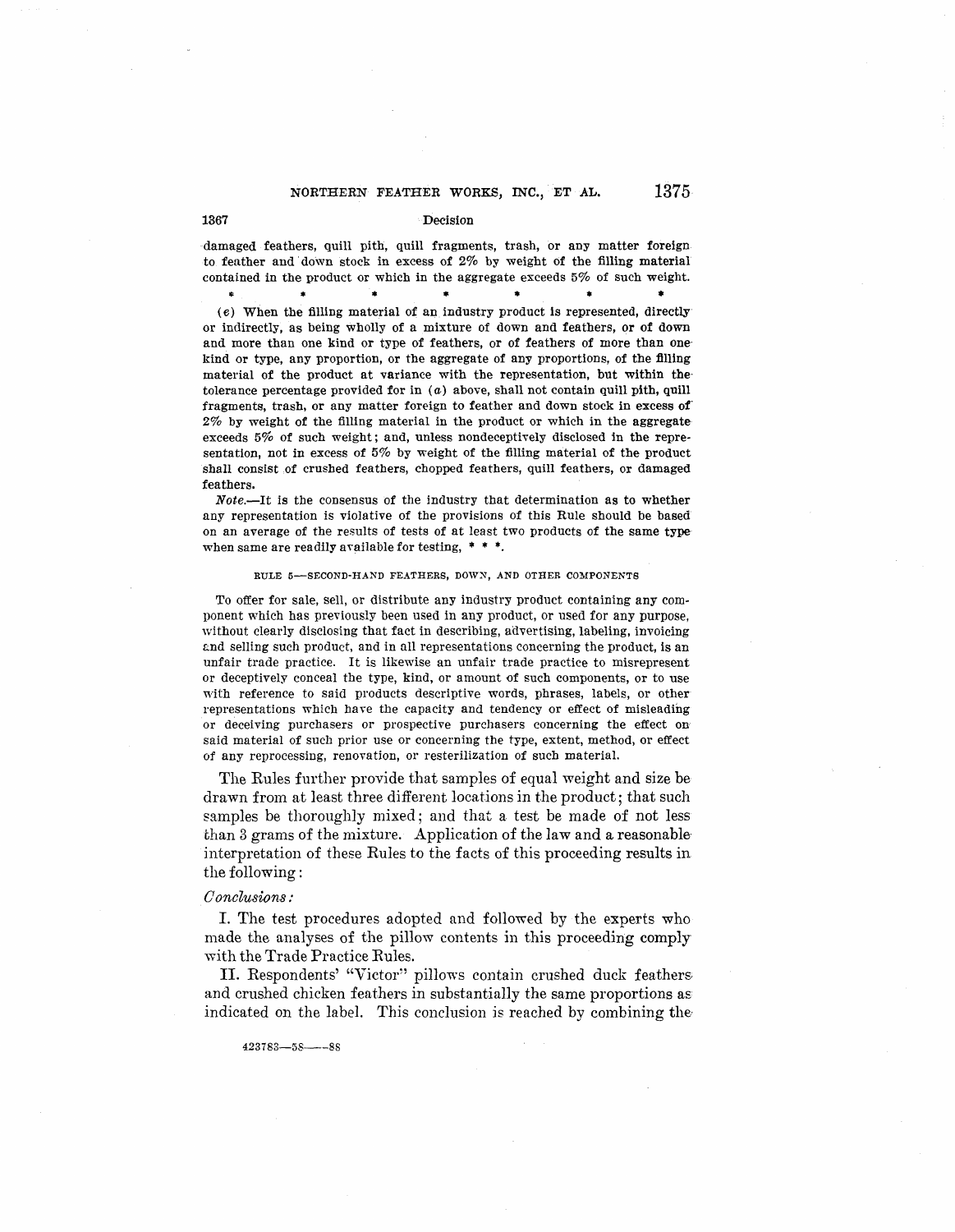### Decision 51 **F.T.C.**

fiber with the crushed feather content, which, according to the testimony of the experts, is proper. Respondents' "Olive" pillows likewise contain crushed goose feathers substantially within the allowable tolerance if all the constituents of crushed feathers are included, to wit, crushed feathers, goose feather fibers, pith, scale and quills-all of which are the normal resultants of the crushing process.

Furthermore, respondents' pillows designated "Victor" and "Olive" are crushed-feather pillow products, and there is no reliable, probative and substantial evidence to show that there is any public interest either jn the matter of the labeling or price-listing of such pillows, or in distinguishing between the various kinds of crushed feather content thereof. It is therefore concluded that no misrepresentation and no violation of the Act has been shown insofar as respondents' "Victor" and "Olive" pillows are concerned.

III. Respondents' two baby pillows are represented as containing all new down. The test results do not justify such a representation. The careful and obviously complete separation performed by the Commission's expert shows an average down content of 69.3%. if downy fiber is included as down. While there is justification for including some downy fiber as down content, the proportion of downy fiber shown in the analysis is excessive, over 5%, and the 69.3% average is therefore unduly weighted in respondents' favor.

The analyses made by respondents' expert were much less detailed. hence less conclusive; but, assuming the results are of equal validity with those shown by the Commission's expert, and using the weighted one, 69.3%, with the 94.35% average reached by respondents' expert, the down content of the two pillows as disclosed by the average of all four tests is 81.825%. This is slightly more than 3% below the 85% down content permissible, tolerance being considered.

The Commission's expert shows a total average fiber content ( downy fiber and feather fiber) of 27.0%; new and second-hand waterfowl feathers, 17.40%; new and second-hand chicken feathers, 2.30%. These factors militate against extending any further conclusions to respondents as to these particular pillows.

Respondents urge that two baby pillows containing only a small amount of filling material, estimated at from 8 ounces to 19 ounces, cannot be taken as representative of respondents' baby pillows or of the contents of the bin from which they were filled. Accepting that argument at face value, the facts must be recognized that the representations are made on each separate pillow, and there is a strong presumption that an individual purchaser at retail would seldom buy more than one or two baby pillows at any one time. Such a purchaser would be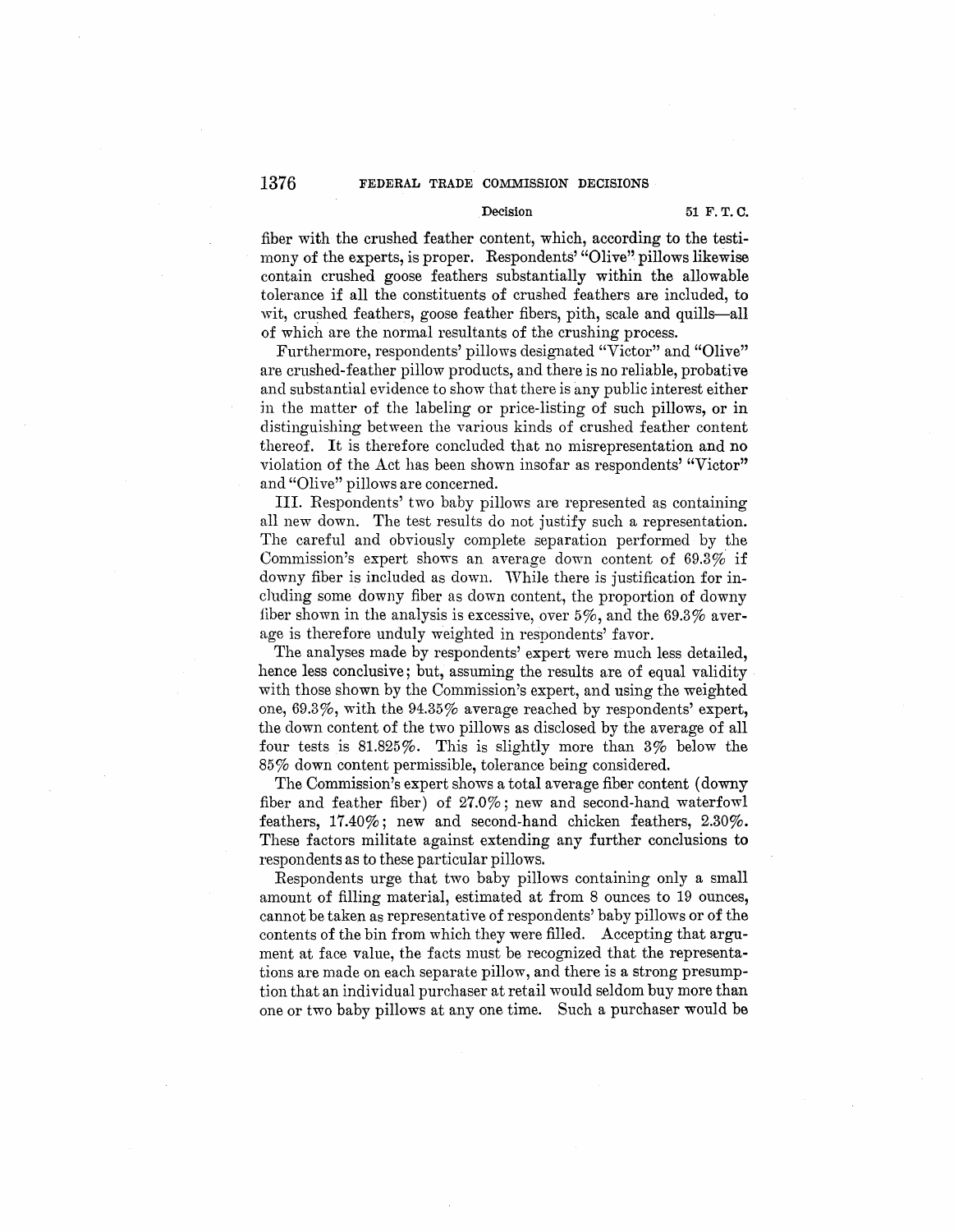interested in the content of the pillows which he was purchasing, not in the content of the bin from which they were filled, nor in the average content of all the pillows in any given batch. One of the purposes of the Act is to protect the consumer, and that can be done only if each pillow is properly labeled. It must be concluded, therefore, that respondents' baby pillows are not properly labeled, and that the representations on the labels attached to those pillows are false and deceptive.

IV. The labeling and representations hereinabove found to be false ( Conclusion III) constitute unfair trade practices, are to the prejudice and injury of the public, and constitute unfair and deceptive acts and practices and unfair methods of competition in commerce.

V. The use by respondents of the false and misleading statements on the labels affixed to their pillows has had and now has the tendency and capacity to mislead and deceive dealers and the purchasing public into the erroneous and mistaken belief that such statements are true, and to induce the purchase of substantial quantities of said pillows because of such mistaken and erroneous belief.

VI. This proceeding is found to be in the public interest, and the following order is issued :

*It is ordered,* That respondents Northern Feather Works, Inc., a corporation, and Joseph P. Jespersen ( erroneously designated in the complaint as Joseph P. Jesperson) individually, and respondents' agents, representatives and employees, directly or through any corporate or other device, in connection with the offering for sale, sale or distribution in commerce, as "commerce" is defined in the Federal Trade Commission Act, of respondents' feather and down products, do forthwith cease and desist from:

Misrepresenting in any manner, or by any means, directly or by implication, the identity of the kind or type of filling material contained in any such products, or of the kinds or types, and proportions of each, when the filling material is a mixture of more than one kind or type.

#### **ON APPEAL FROM INITIAL DECISION**

# By SECREST, Commissioner:

This is one of a group of ten cases, all tried and considered together, involving the use on labels of allegedly false and deceptive representations with respect to the filling materials contained in feather and down pillows. The hearing examiner having filed his initial decision in which he found that the respondents have in fact mislabeled certain of their pillows and in which he included an order directing them to forthwith cease and desist from such practices, the respondents ap-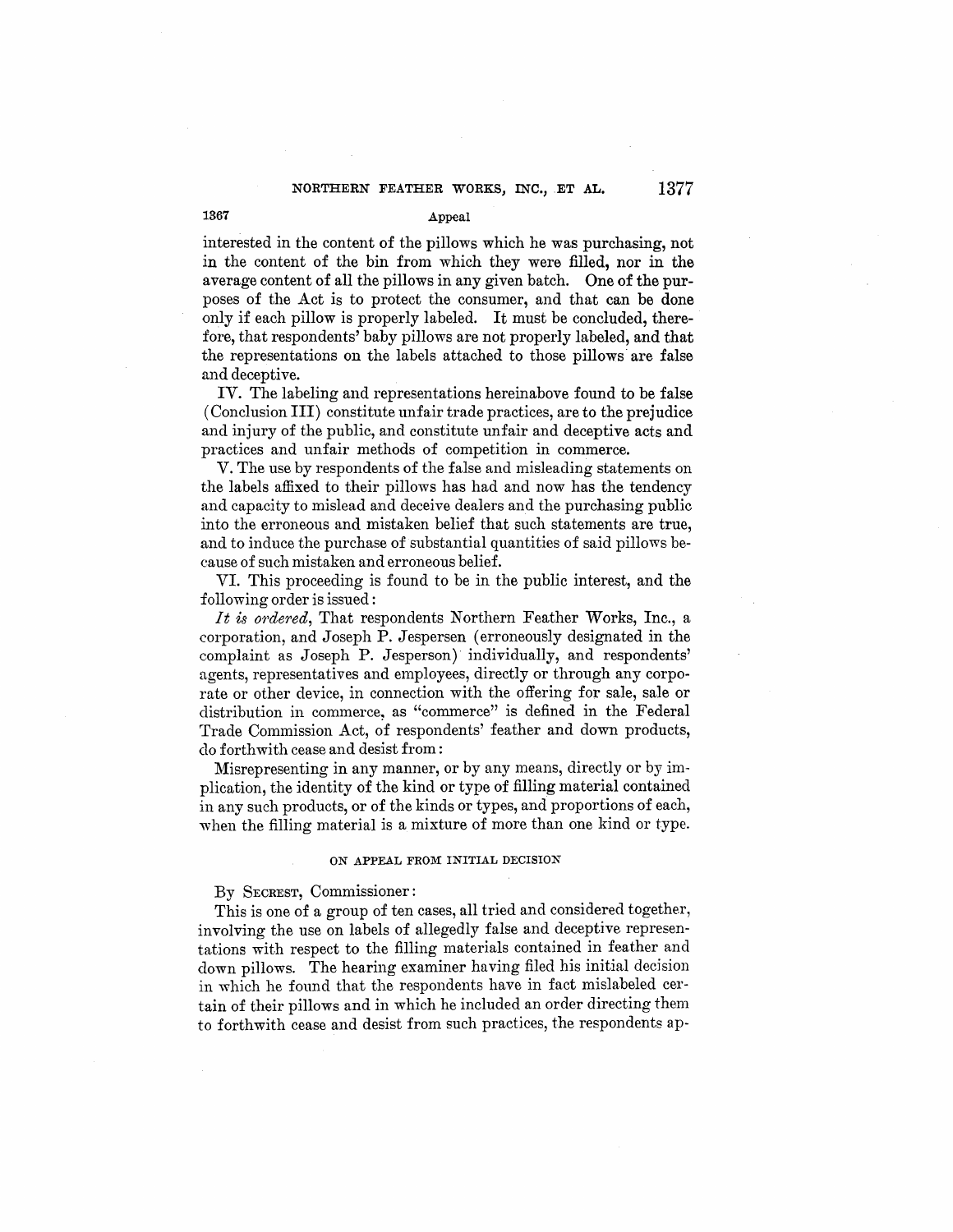pealed. The case was heard on the appeal brief and opposing brief filed by counsel supporting the complaint and oral arguments of counsel.

Except as to the result of the analyses of the different pillows used as exhibits, as to which the record in each of these cases is specific and definite, this case is not unlike that in the matter of Burton-Dixie· Corporation, et al., Docket No. 6134, in which the Commission has. written an opinion setting forth in some detail its views on the issues involved. In view of this similarity between the cases, the opinion in that case is equally applicable here except as noted hereinafter, and,. for the reasons stated, the Commission is of the view that the hearing examiner's findings and conclusions that the respondent corporation has misrepresented the contents of certain of its pillows in violation of the Federal Trade Commission Act are correct.

The initial decision dismissed the charges of mislabeling as they pertained to certain other pillows including those sold under the name "Olive," The filling materials of the latter pillows were represented on labels as new and consisting of crushed white goose feathers. Analyses of samples of filling material from two of those pillows revealed an aggregate of  $11.6\%$  chicken feathers and chicken feather fiber in one and 9.3% in the other. The pillow samples also contained an average of 10% pith and scale and the remainder of their contents comprised crushed goose feathers and fibers. Pith and scale are nat ural to crushed feather products and the preponderance of the pith. and scale present there undoubtedly originated with the crushed goose feathers. The chicken feather and fiber content being proportionately small in relation to the goose feather material, the situation presented with respect to the "Olive" pillows is to be distinguished from that in the Burton-Dixie Corporation case in which we have reversed the· hearing examiner's finding that public interest is lacking with respect to the labeling of the crushed feather products there considered.

The order to cease and desist which is contained in the initial deci sion is directed not only against the corporate respondent but also against its president in his individual capacity. The president of the corporation is P. Jespersen who was erroneously named in the complaint as Joseph P. Jesperson. Since the proof was deficient as to his participation in the practices engaged in by the respondent corporation, the charges of the complaint are accordingly dismissed as to him and the initial decision is so modified hereby.

The appeal is granted as to respondent P. Jespersen and denied as to respondent Northern Feather Works, Inc., and the initial de-· cision as it relates to the respondent corporation is affirmed.